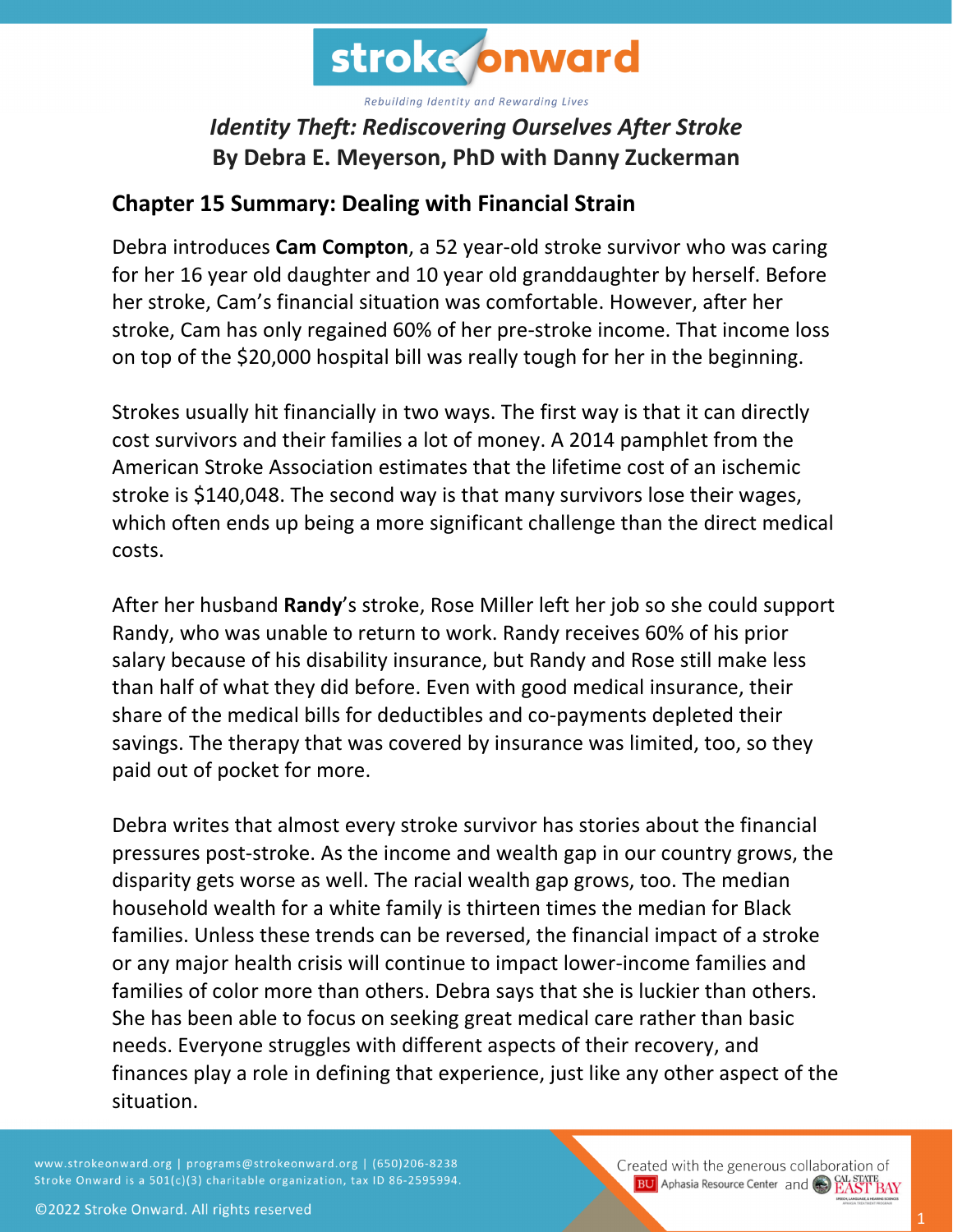

## **Chapter 15 Highlights: Dealing with Financial Strain**

- **1.** When she had her stroke, **Cam Compton** was single, fifty-two, and caring for her daughter and granddaughter. Before her stroke, she had a steady job with benefits and was able to raise two kids and live comfortably.
- **2.** Post-stroke, Cam was unable to work for 6 months. She eased back into work after that and eventually began to work 24 hours a week and received benefits again. That was the only amount of work that she could handle.
- **3.** Cam had good health insurance, but her share of the main hospital bill was still around \$20,000. Her lost income had an even bigger impact. She has never regained more than 60% of her pre-stroke income.
- **4.** Family and friends helped out a little and Cam cut back expenses as best as she could. She had to get more creative and learn to ask for help. She found out that the hospital could write off part of the bill if you really have financial hardship. She ended up paying about half of it.
- **5.** Cam tried to always keep looking forward and make the best of her situation. She gets mad and stressed sometimes. In those times, she says she goes to sleep and by morning has already forgotten about it.
- **6.** Like Cam's situation, most strokes have **2 main financial impacts**: the direct cost from inpatient services, rehab, and follow-up care, and the loss of wages. The lost wages typically are more significant to survivors and their families.
- **7.** In 2014, the American Stroke Association estimated that the lifetime cost of an ischemic stroke is \$140,048. The median family net worth in the United States is \$45,000. That lifetime cost amounts to more than three times the average family's total net worth.

www.strokeonward.org | programs@strokeonward.org | (650)206-8238 Stroke Onward is a 501(c)(3) charitable organization, tax ID 86-2595994. Created with the generous collaboration of **BU** Aphasia Resource Center and CO **EAST BAY**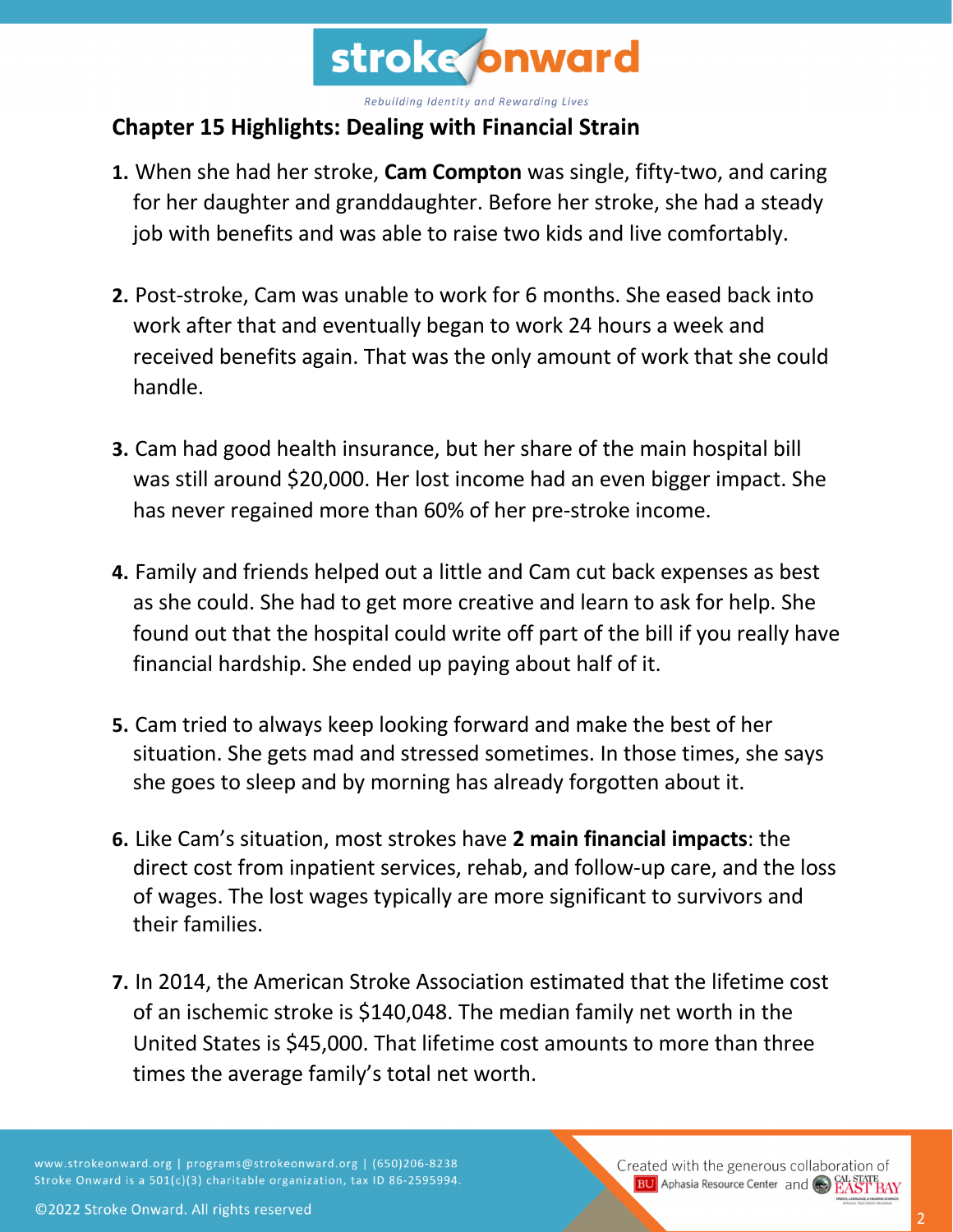

- **8.** For many people, most of the costs will be covered by insurance, but 8.8% of Americans still don't have health insurance. And even with insurance covering most of the costs, there are still many fees that aren't covered, such as deductibles, co-pays, and other services.
- **9. Randy Miller** and his wife Rose faced difficulties with their loss of income. Rose quit her job so she could become a full-time caregiver for Randy, who was unable to return to work. Randy receives 60% of his prior salary due to disability insurance, but they still make less than half of what they did before.
- **10.** Even with good medical insurance, they quickly depleted their savings due to all of the costs. Randy's insurance covered some therapy three years after his stroke, but it was limited, so they had to pay out of pocket for more.
- **11.** College loans for their children were another heavy burden on their finances. Luckily, they learned that with Randy's disability, they could apply for relief from the significant student loans.
- **12.** The loans were in holding and payments were suspended, but even so, if the loans were discharged, Randy and Rose would still have to declare the forgiven amount as income and pay taxes on it.
- **13.** Almost every stroke survivor Debra has met has similar stories about how their life has changed because of financial pressure. **Trish Hambridge** left her home and friends in California so she could live less expensively in Florida. **Michael McDermott** had to reduce his spending so that he could live on social security after he lost his job.
- **14.** Debra writes that both situations are challenging, and that the group of survivors she interviewed is on average more financially stable than most. Many survivors struggle to put food on the table, and those who struggled financially before their stroke face even greater difficulties than before.

www.strokeonward.org | programs@strokeonward.org | (650)206-8238 Stroke Onward is a 501(c)(3) charitable organization, tax ID 86-2595994. Created with the generous collaboration of **BU** Aphasia Resource Center and **CAL STATE**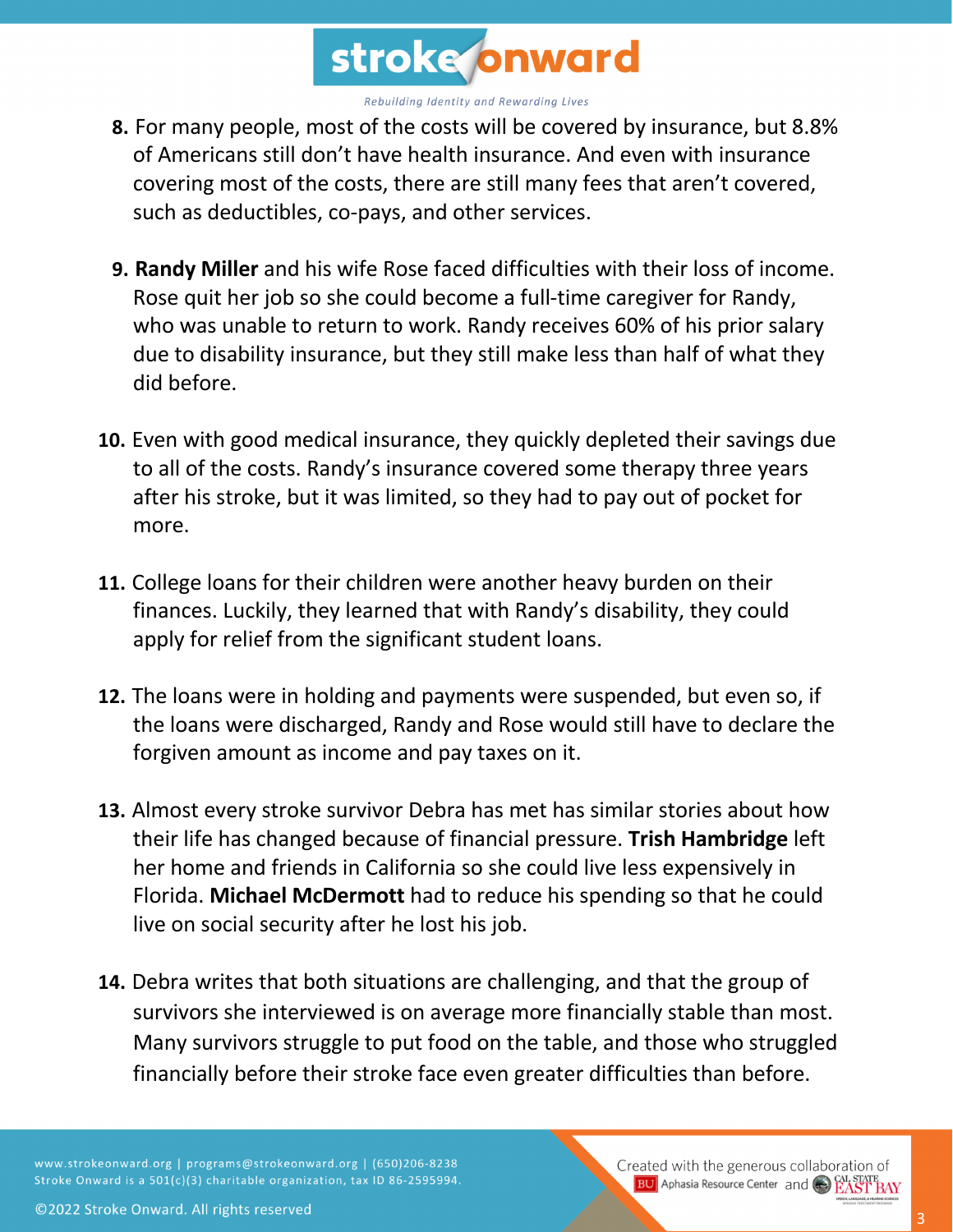

- **15.** As the income and wealth gap in our country grows, the disparity gets worse. Real wages have grown by 33% for the top group, less than 10% for the people in the middle, and have actually fallen for the bottom 10%.
- **16.** The racial wealth gap is growing, too. The median household wealth for a white family is more than 13 times that of the median for Black families.
- **17.** Unless these trends can be reversed, the financial impact of a stroke or any major health crisis will continue to impact lower-income families and families of color greater than others.
- **18.** Those with greater financial burdens are not able to focus on seeking great medical care. They must focus on their basic needs first.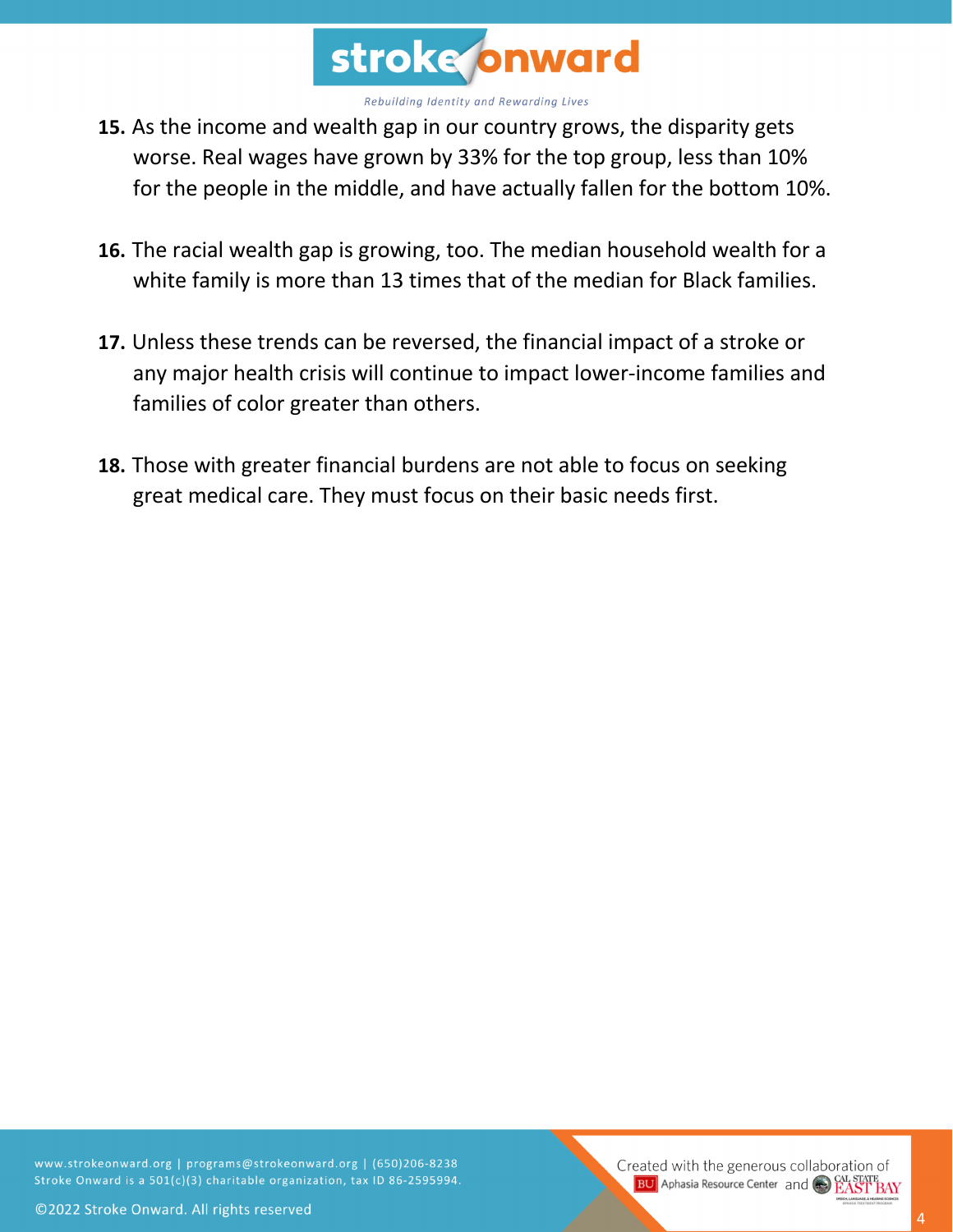

## **Chapter 15 Points for Reflection: Dealing with Financial Strain**

**1.** Debra said that strokes usually hit financially in two ways: with the **direct costs** of the **medical bills** and with the **loss of wages**. Do you find this to be true in your experience?

| Not at All           |  |  | Somewhat Agree |  |  |  | <b>Strongly Agree</b> |  |  |  |
|----------------------|--|--|----------------|--|--|--|-----------------------|--|--|--|
| 1 2 3 4 5 6 7 8 9 10 |  |  |                |  |  |  |                       |  |  |  |

**2.** A sports program waived its normal fees until Cam got her financial situation more stable. How much **financial stress** have you felt due to your stroke?

| <b>None</b>          |  | A Little |  | A Lot |  |  |  |  |
|----------------------|--|----------|--|-------|--|--|--|--|
| 1 2 3 4 5 6 7 8 9 10 |  |          |  |       |  |  |  |  |

**3.** Randy and his wife found that their new financial situation challenged the aspect of their old identity that related to what it meant to be a good parent. Have you had a **change** in your **identity** because of your **finances**?

| <b>None</b>          |  | A Little |  | A Lot |  |  |  |
|----------------------|--|----------|--|-------|--|--|--|
| 1 2 3 4 5 6 7 8 9 10 |  |          |  |       |  |  |  |

**4.** Debra said that almost every stroke survivor she has met had stories about how life has changed because of financial pressure. Do you agree that most survivors have had to **change their lives** because of their **finances**?

| Disagree |  | Somewhat Agree |                      |  |  | <b>Strongly Agree</b> |  |  |  |
|----------|--|----------------|----------------------|--|--|-----------------------|--|--|--|
|          |  |                | 1 2 3 4 5 6 7 8 9 10 |  |  |                       |  |  |  |